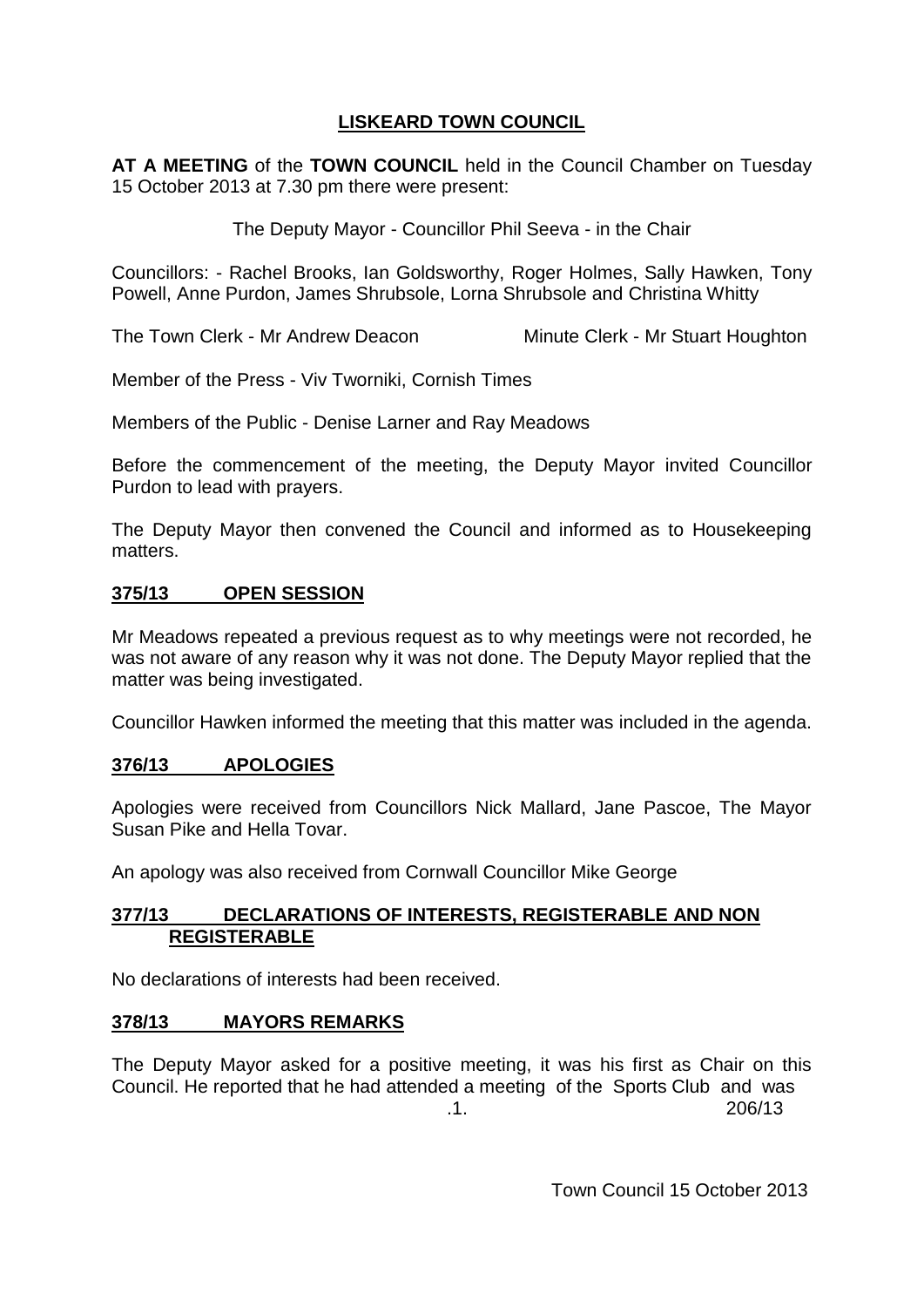impressed by how it had been turned round. The members had worked together and had redecorated the building and installed new carpets and curtains, the transformation was impressive.

## **379/13 MINUTES OF THE MEETING OF THE TOWN COUNCIL HELD ON TUESDAY 17 SEPTEMBER 2013**

### **Corrections**

Committee Reports (Minute 297/13 ( j.) Communication and Engagement Committee 3 September 2013))

Councillor Powell, not Councillor Goldsworthy had seconded the proposal.

The Deputy Mayor proposed, Councillor Holmes seconded and the Council **RESOLVED**, that with the above correction, the Minutes of the Meeting of the Town Council held on Tuesday 17 September 2013 be adopted.

## **380/13 MATTERS ARISING**

Committee Reports (Minute 297/13 ( j.) Communication and Engagement Committee 3 September 2013. Matters arising, Development of car Park Proposals))

In response to a question from Councillor Powell, Councillor Hawken replied that she had not circulated the information she had received from Kate Dixon, at her request, as it was thought that there was an error in the raw data. This had been explained to the Town Clerk.

Councillor Powell said he would make a complaint that an Officer of Cornwall Council had not responded with information that had been requested.

In response to a question from Councillor L. Shrubsole the Town Clerk replied that he had responded to Mr Warren when his letter was received to inform him that the matter would be discussed by the Council. Since then he had visited Mr Warren three times and had discussed the progress of the matter with him. He did not see the need to write another letter. Councillor Hawken reported that she also had discussed this parking matter with Mr Warren.

## **381/13 COMMITTEE REPORTS**

## **a) COMMUNICATION AND ENGAGEMENT TUESDAY 3 SEPTEMBER 2013**

Councillor Brooks explained that, following advice, the Minutes should record decisions and the gist of discussions; the Minutes had now been reformatted and redrafted for representation to the Council.

.2. 207/13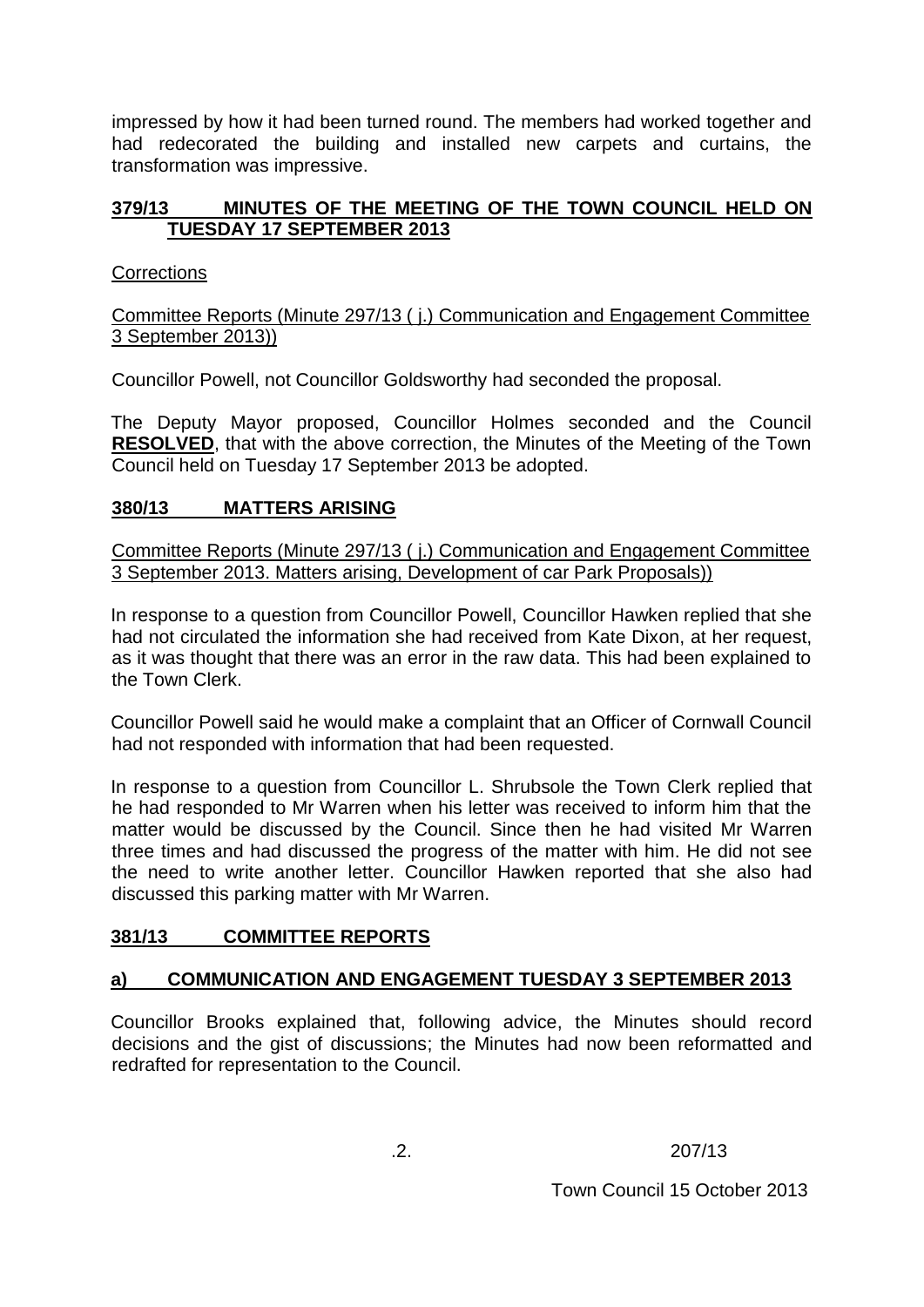### **Corrections**

Councillors Whitty and Mallard were not members of this Committee.

Councillor Brooks proposed, Councillor Hawken seconded and the Council noted the Minutes of the Communication and Engagement Committee held on Tuesday 3 September 2013, with the above amendment.

### Matters Arising

### Matters Arising (Minute 241/13(Agendas))

The Council agreed the recommendation that all Councillors should receive all Agendas.

### Matters Arising (Minute 241/13(Workers))

The Council agreed the recommendation that a budget would be provided for the time Council Staff would spend collating information from the Car Parking consultation.

The Council agreed the recommendation that the Town Team's Survey Monkey be used to collate the consultation information.

### Publicising the Town Council's Work (Minute 242/13(Communication Strategy))

The Council agreed the recommendation that the Communication Strategy "A More Personal Approach" be adopted by the Council.

### The Town Crier (Minute 244/13)

The Council agreed the recommendation that Jo Hoskin be paid for the design of the last issue of the Town Crier.

The Council agreed the recommendation that an additional 200 copies of the Town Crier be published.

### Any Other Business (Minute 247/13)

The Council agreed the recommendation that the Budget line for Marketing be changed to Marketing and Consultation, and that £500 be transferred from the Events line to the new Marketing and Consultation line.

## **b) PLANNING COMMITTEE 17 SEPTEMBER 2013**

Councillor Purdon proposed, Councillor J. Shrubsole seconded and the Council noted the Minutes of the Planning Committee held on Tuesday 17 September 2013.

.3. 208/13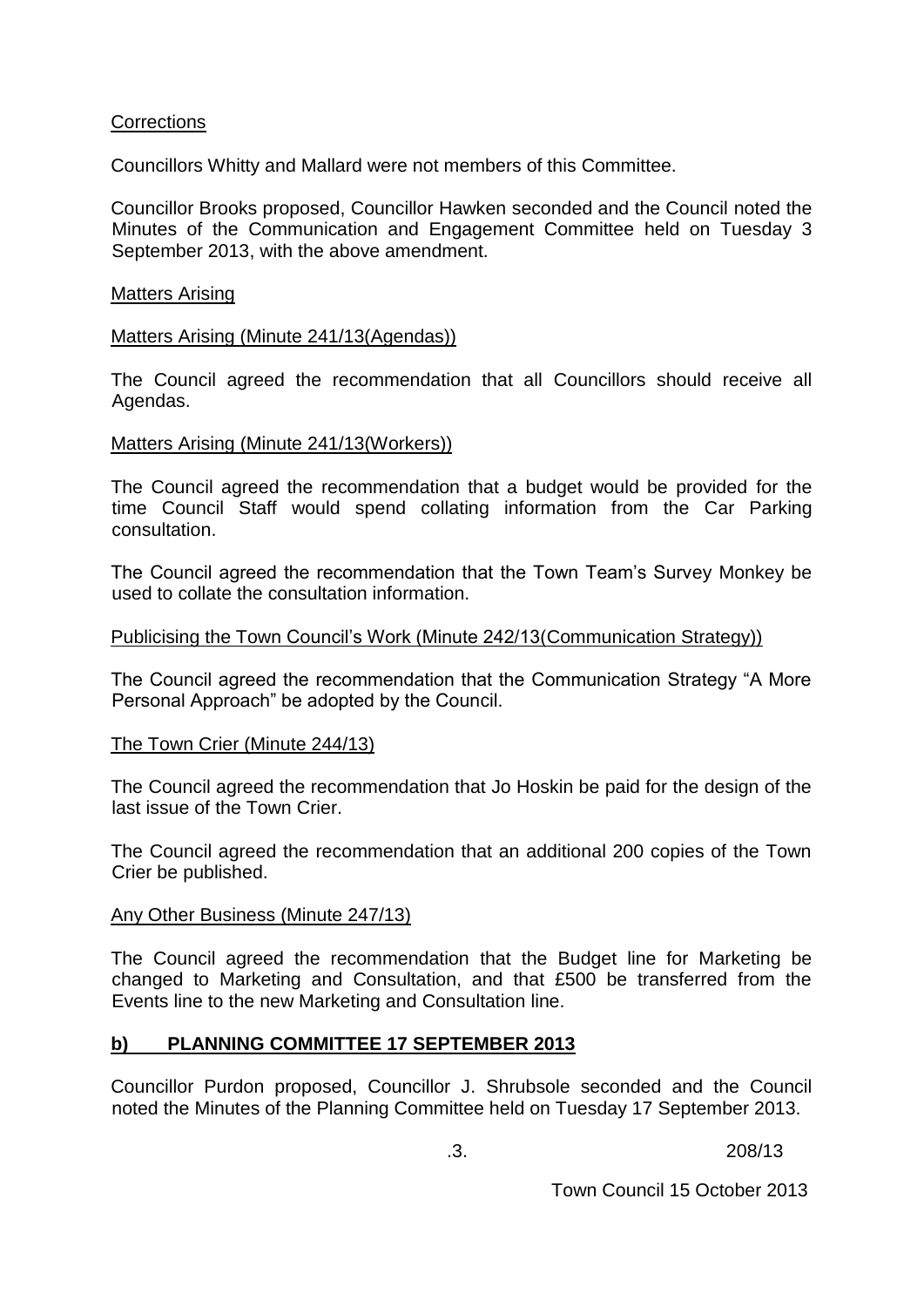# **c) STAFFING COMMITTEE 24 SEPTEMBER 2013**

Councillor Goldsworthy proposed, the Deputy Mayor seconded and the Council noted the Minutes of the Staffing Committee held on Tuesday 24 September 2013.

## 1) Recommended First Aid Training was Undertaken

### Training (Minute 310/13 (a) First Aid))

In response to questions, the Town Clerk said;

- that the First Aid training was to cover the Council's employees, not the public who used the Council's buildings
- Staff appraisals would take place this month
- Nationally Town and Parish Council's Quality Status was suspended. The new details would be circulated when they were issued.

The Council agreed the recommendation of the Committee that two employees receive First Aid training.

### 2) Recommended Health and Safety Training was Undertaken

### Training (Minute 310/13 (c) Bespoke Courses))

The Council agreed the recommendation of the Committee that the Head Caretaker undertook Health and Safety training.

### 3) Recommended Health and Safety Policy be adopted

Health and Safety Policy (Minute 311/13)

The Council agreed the recommendation of the Committee that the Health and Safety Policy prepared by Ellis Whittam be adopted.

### **d) FINANCE AND STRATEGY COMMITTEE 24 SEPTEMBER 2013**

The Deputy Mayor proposed, Councillor Goldsworthy seconded and the Council noted the Minutes of the Finance and Strategy Committee held on Tuesday 24 September 2013.

Budget Report (Minute 321/13)

### 1) Recommendation that Cornwall Council's Election Cost be paid

The Council agreed the recommendation of the Committee that the costs incurred by

Cornwall Council for the May 2013 elections to the Town Council be paid.

.4. 209/13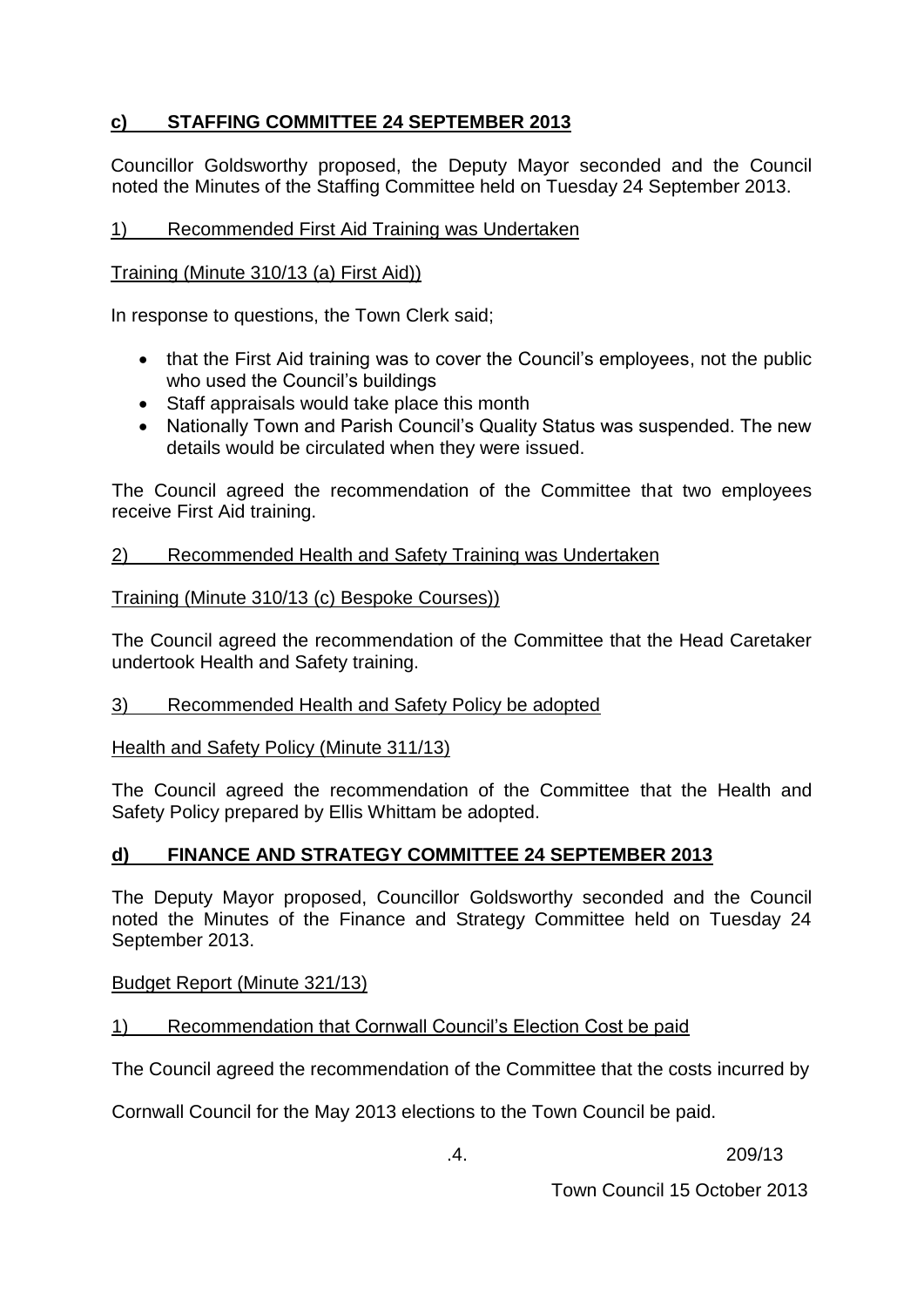# Budget Report (Minute 321/13(Town Forum))

## 2) Recommendation that £468.00 be paid to the Town Forum for the hire of the projector

The Council agreed the recommendation of the Committee that the £468.00 owing to the Town Forum for the hire of their projector be paid.

# 3) Recommendation the balance of this year's Town Forum Grant be paid

The Council agreed the recommendation that the balance of this year's budget for the Town Forum be paid.

## 4) Recommendation that the balance of the previous year's budget for the Town Forum Grant to be paid

The Council agreed the recommendation made by the Committee that the balance of the previous year's budget for the Town Forum be paid.

### Grants (Minute 322/13)

## 5) Recommendation that a grant be paid to Liskeard Lights Up

The Council agreed the recommendation of the Committee that a grant of £450.00 be paid to Liskeard Lights Up.

## 6) Recommendation that a grant be paid to Liskeard Area Memory Café

The Council agreed the recommendation of the Committee that a grant of £300.00 be paid to the Liskeard Area Memory Café.

## 7) Recommendation that a grant be paid to the Liskerrett Male Voice Choir

The Council agreed the Committee's recommendation that a grant of £100.00 be paid to the Liskerrett Male Voice Choir.

## **e) PLANNING COMMITTEE 1 OCTOBER 2013**

Councillor Purdon proposed, Councillor Whitty seconded and the Council noted the Minutes of the Planning Committee held on the 1 October 2013.

### **f) COMMUNICATION AND ENGAGEMENT COMMITTEE 1 OCTOBER 2013 Correction**

Add Councillor Hawken to Members attending the meeting.

.5. 210/13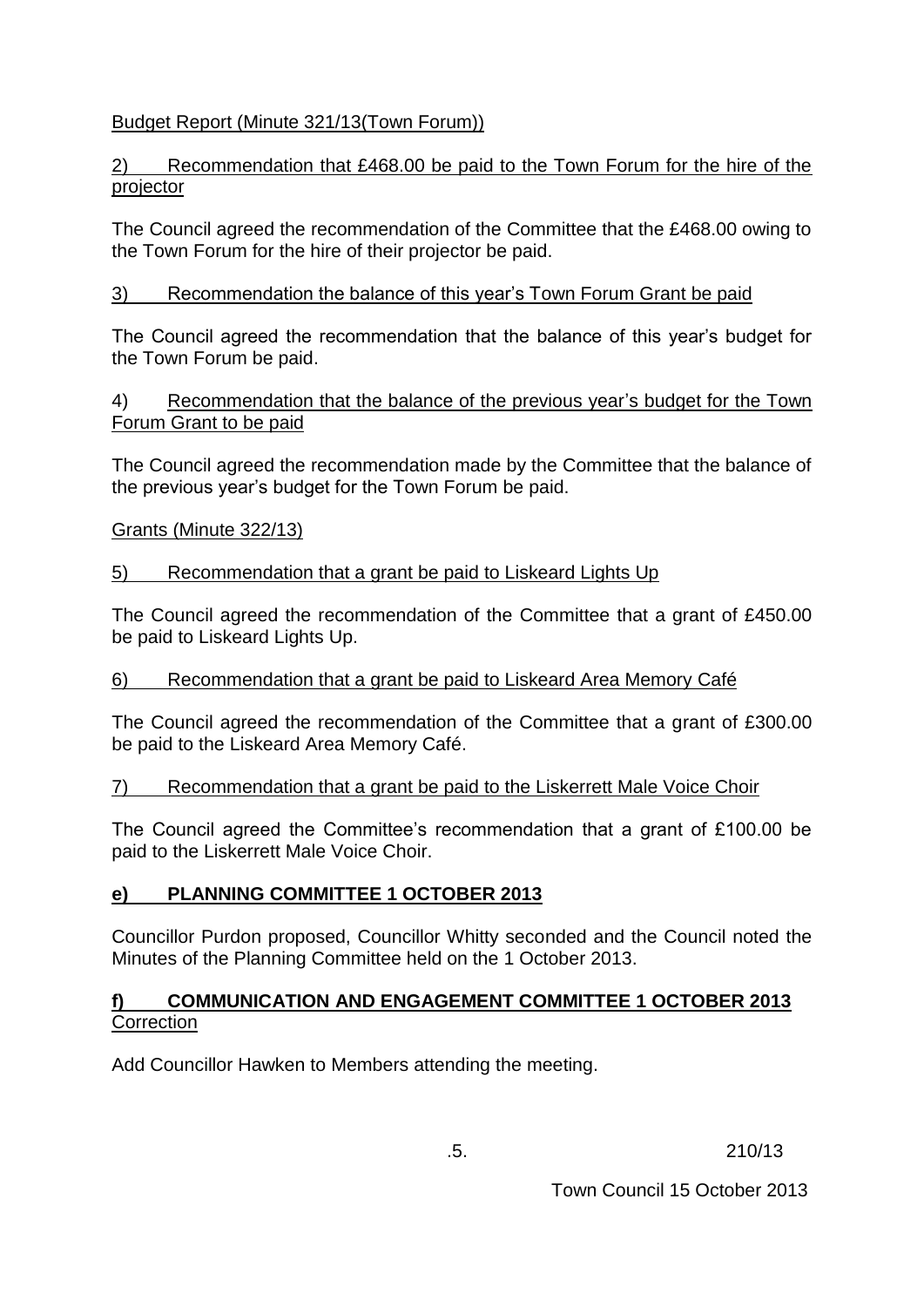## Any Other Relevant Business (Minute 345/13)

### Correct the spelling of "would"

Councillor Brooks proposed, the Deputy Mayor seconded and the Council noted, with the above corrections, the Minutes of the Communication and Engagement Committee held on the 1 October 2013.

### Promoting the Town (Minute 342/13)

### 1) Recommendation that the Town Information Centre be allowed to stock items as detailed in their report

The Council agreed the Committee's proposal that the Information Centre be allowed to stock items as detailed in their report, with the proviso that the sell by dates of perishable items be considered when ordering.

### Matters Arising

Matters Arising (Minute 340/13)

#### It was reported that;

- Around 150 car parking questionnaires had been returned
- The Workers car parking questionnaire has been produced
- The TIC and Museum will be launching the new leaflets and podcasts on the 23 October 2013

### **g) PLOTHOLDERS AND PROPERTY COMMITTEE 1 OCTOBER 2013**

Councillor Goldsworthy proposed, Councillor Whitty seconded and the Council noted the Minutes of the Plotholders and Property Committee held on 1 October 2013.

#### Matters Arising

Councillor Hawken reported that the three Cornwall Council Councillors of the Town had confirmed that they would contribute towards the repair of the Pipewell Gates from their Community Fund.

### **382/13 NEIGHBOURHOOD PLAN**

The majority of Councillors present agreed that the town should have a Neighbourhood Plan. Discussion included:

 A working group of 4 or 5 Councillors be formed to plan the Neighbourhood Plan

.6. 211/13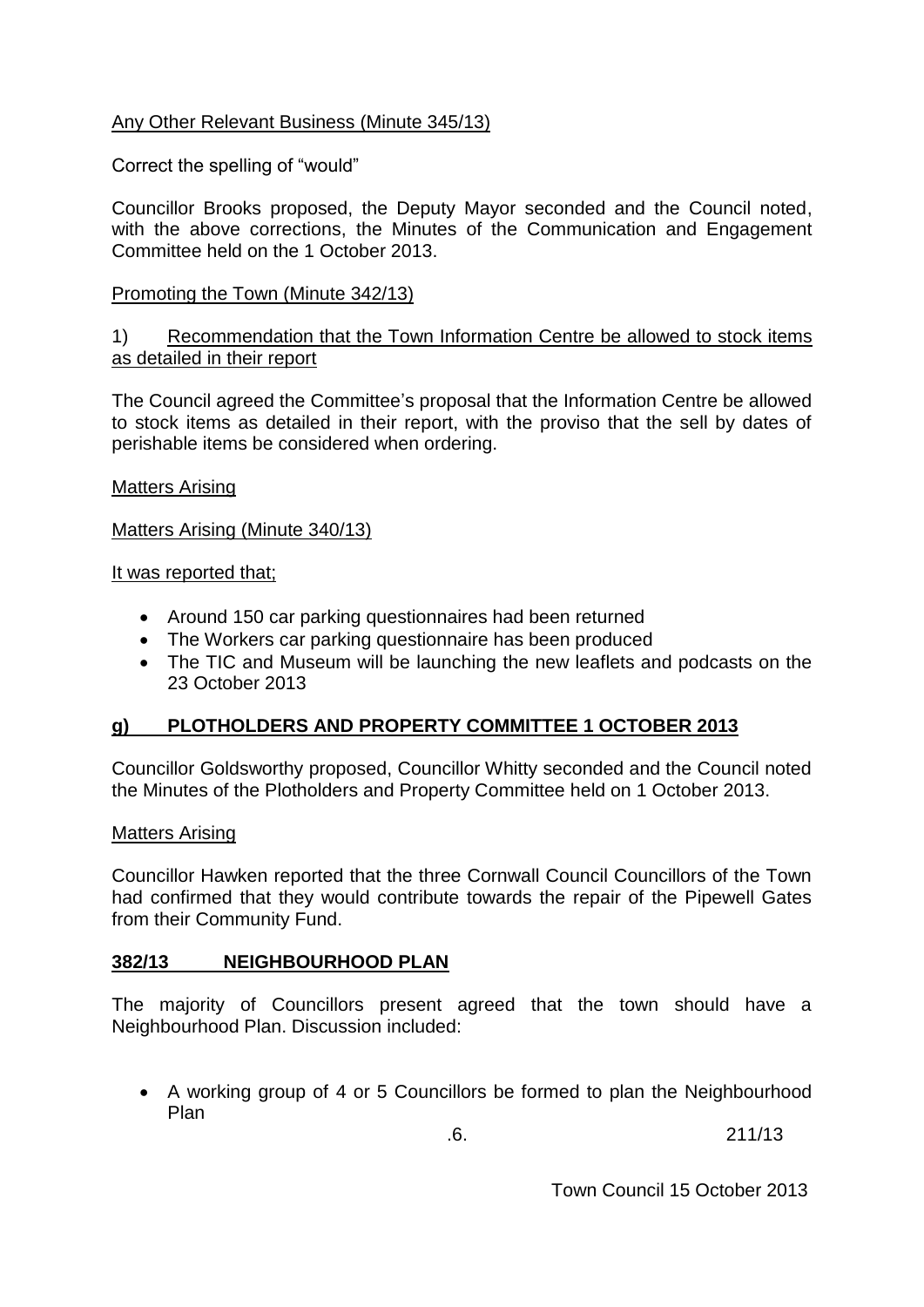- Consultation should be held with neighbouring Parishes such as Dobwalls and Menheniot
- The possibility of producing a joint Plan should be investigated
- Nine of the ten councillors present volunteered to join the working group

Councillor Brooks proposed, Councillor J. Shrubsole seconded and nine Councillors voted that the Council would produce a Neighbourhood Plan. One Councillor voted against the motion.

### **383/13 CC PLANNING DECISIONS**

The Cornwall Council Planning Decisions, as Addendum 1, were noted.

### **384/13 ACCOUNTS**

The Accounts as Addendum 2 were noted

### **385/13 OTHER REPORTS**

b) Liskeard Town Team Report

The Town Team Report was noted

c) Cornwall Councillors Report

Cornwall Councillor Hawken reported:

- She had agreed with the Town Clerk to keep him up to date by e-mail
- She and Councillor L. Shrubsole had attended a Community Network Panel
- The panel was a good way for networking for South East Cornwall Councillors
- The CAB provided statistics which were very revealing
- The meetings were held on a Tuesday but they were looking at rotating the dates so that they did not clash with the full Council meetings
- A paper had been circulated to Members, comments were required for collation by the 24 October 2013
- She had requested that the £1.00 all day parking charge on Saturdays continued until the end of the year
- South East Cornwall Councillors were working together for the region; they had prepared questions for the leader of the Council concerning the continued use of Luxstowe House by Cornwall Council.

A debate about the merits of Luxstowe House and the possible operating and refurbishing costs was held together with the possible future use of Westbourne House. It was commented that developers had given up on Liskeard.

Councillor L. Shrubsole stated that the Community Network Panel meeting had been

.7. 212/13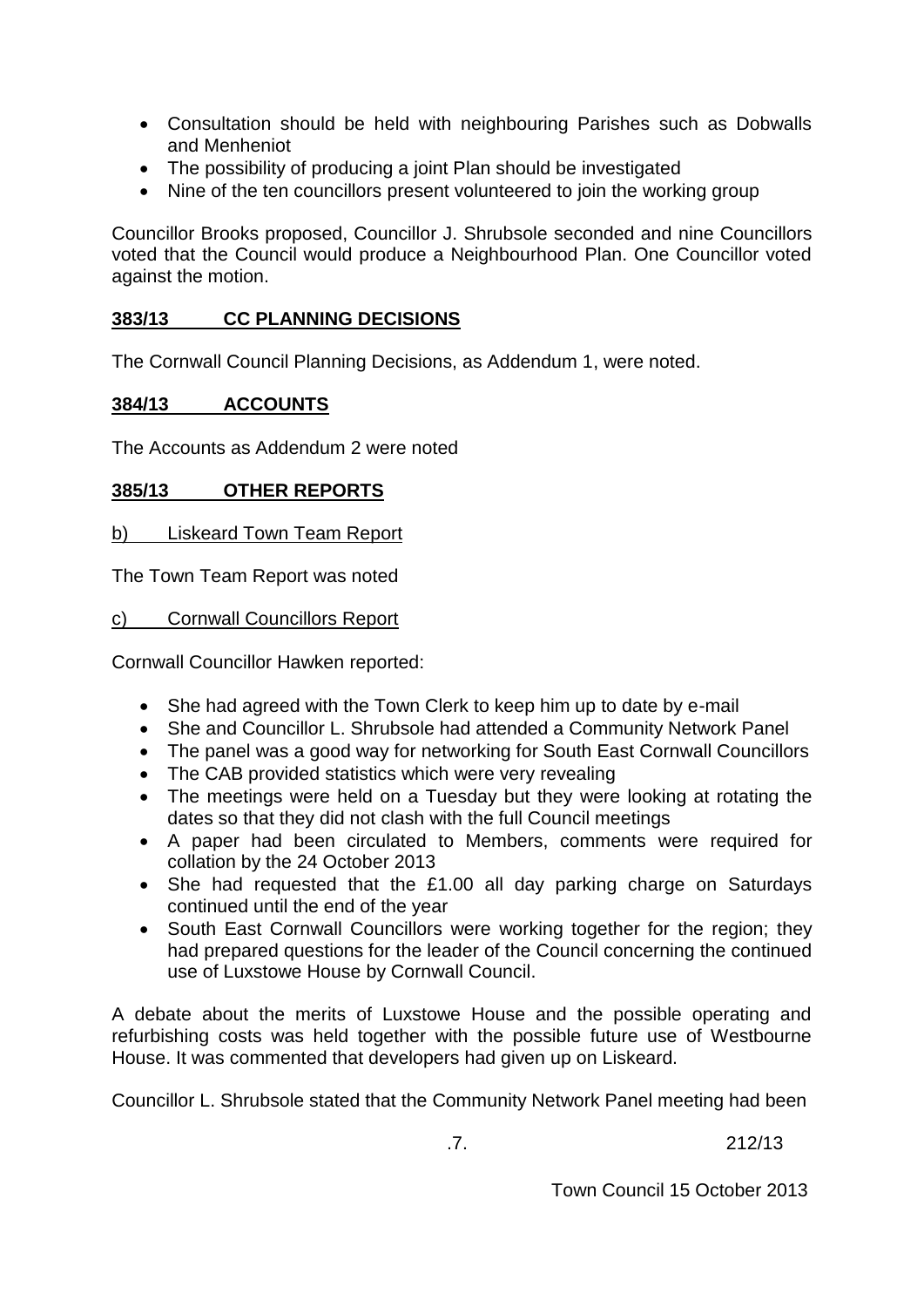very interesting and informative, although she had been shocked at some of the figures quoted for debt etc. She intended to attend further meetings and found the opportunity to talk to Councillors from neighbouring Parishes very helpful.

### d) Looe Valley Line Report September 2013

The report on the Looe Valley Line was noted.

Councillor J. Shrubsole said that the line was healthy. Looe TIC had prepared a booklet of walks from the Line.

### e) SECTA Report

The SECTA report was noted

### **386/13 VERBAL REPORT ON THE PLANNING MEETING HELD EARLIER THIS EVENING**

Councillor Purdon reported that three applications had been considered. Two had been supported. The third was in St Keyne which was not in our area; however, the Committee had no objections and thanked the Council for the opportunity to view the application.

### **387/13 CORRESPONDENCE**

- 1. Letter from Cornwall Council Planning offering to meet with Town Councils and to offer tailored training sessions, all about affordable housing.
- 2 Letter to Liskeard Rugby Club confirming the Council's appreciation of the Rugby Club's support, and stating the Council's support of the Rugby Club.
- 3 Letter to ReVitalise Liskeard confirming that the Country Markets can be held on Mondays.
- 4 Letter from Lloyds TSB to inform us that the Council's Bank was now Lloyds Bank following the creation of two separate banks from Lloyds TSB.
- 5 Letter from Cornwall Council giving details of the Planning Friendly Link Officer's duties and listing all the Officers in Cornwall. Ours was Patrick James.

Councillor Hawken explained that it was intended that the link officer would be able to identify Planning Case Officers without the person making the enquiry having to search through a list of all Officers.

### **Circulars**

1. South West Federation of Museums and Art Galleries

.8. 213/13